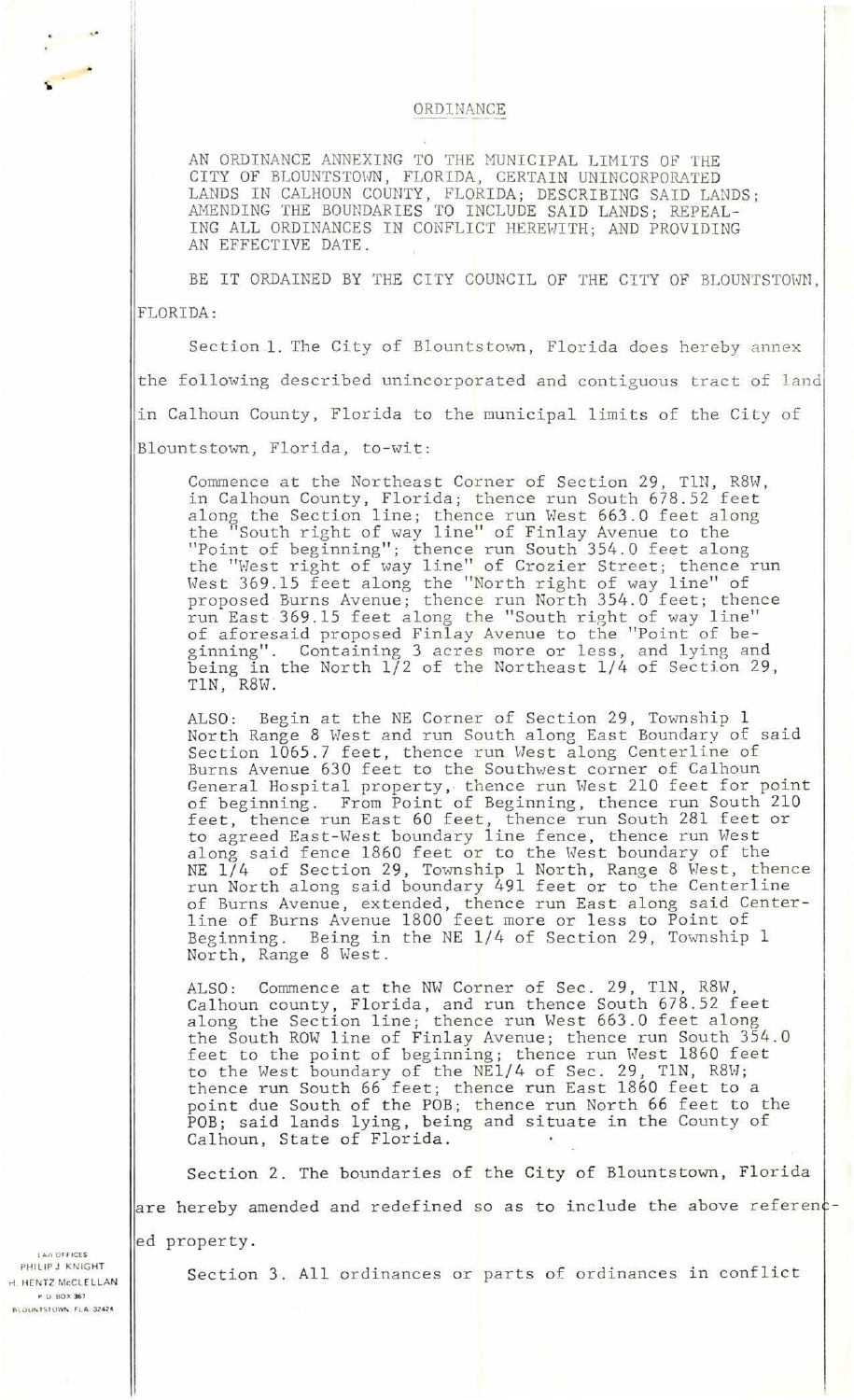herewith are hereby repealed to the extent of such conflict.

Section 4. This ordinance shall become effective on the first day of November, 1979.

PASSED, APPROVED AND ADOPTED at the regular meeting of the City Council of the City of Blountstown, Florida, this  $4\frac{\mu}{-}$ day of  $MARCH$ , 1979.

ATTEST: De 15. Kelly BY: HaddeWilliams

CITY OF BLOUNTSTOWN, FLORIDA

**LAW OFFICES** PHILIP J. KNIGHT H HENTZ McCLELLAN P.O. BOX 367 BLOUNTSTOWN, FLA. 32424

g S